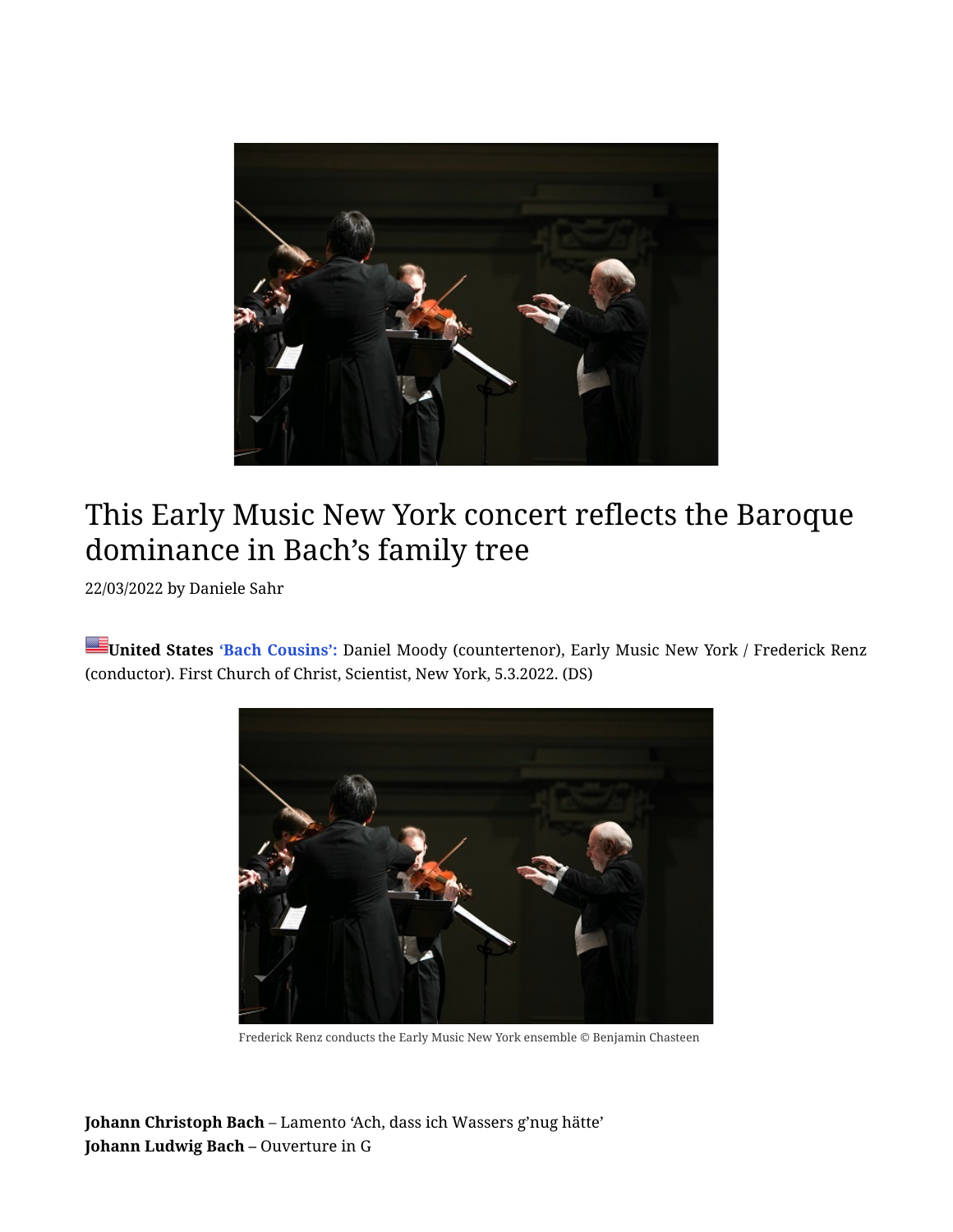## **Johann Bernhard Bach** – Ouverture No.3 in E minor

**Johann Sebastian Bach** – Cantata sinfonie; Cantata sonatina BWV106; Cantata 'Widerstehe doch der Sünde' BWV54

There is nothing quite like experiencing something done well by those well-poised to do it. This was true of the Early Music New York musicians as well as the eighteenth-century composers featured in the program, 'Bach Cousins'. The evening proved the two entities share an unyielding dedication to producing Baroque music with standards that elevate repertoire and experience. Like the extended Bach family which made a name as the best place for musical one-stop-shopping, so New York City can rely on the brilliantly grouped musicians under the devoted direction of Frederick Renz to offer an impeccable concert.

While the program did include three cantatas by the ever-transcendent Johann Sebastian, the compositions by his relatives, who rest on an impressive family tree stretching from 1615 to 1750, held their own. Early Music New York's program illustrated a pattern of musical development which mirrored music history in a chronological theme that more concert-planners ought to emulate. (Chronology is too little heeded in our post-postmodern world.)

The early works such as the sonatas by Heinrich Bach and Johann Michael Bach included extensive parts for recorder and viola da gamba. These compositions laid the foundation for a rustic Baroque sound, unwavering from the expected harmonic sound, format, texture and ornamentation. Tricia van Oers and Sarah Davol played recorders with a vigor and tonal adroitness that unveiled the sonorous beauty existing in this oft-misunderstood instrument.

As the branches of the family tree grew, so did the counterpoint, harmonic terrain and number of dance suites. J. S. Bach's Cantata sinfonia (1707-8) and Johann Ludwig's Ouverture (1715) were performed with well-oiled, dynamic accuracy that skillfully shouldered the altering effect period instruments carry, making strengths out of what the contemporary listener's ear might erroneously hear as tonal defects. This came as near as could be to how it would have sounded in 1707 or 1715, thanks to the nimble playing of musicians on period instruments.